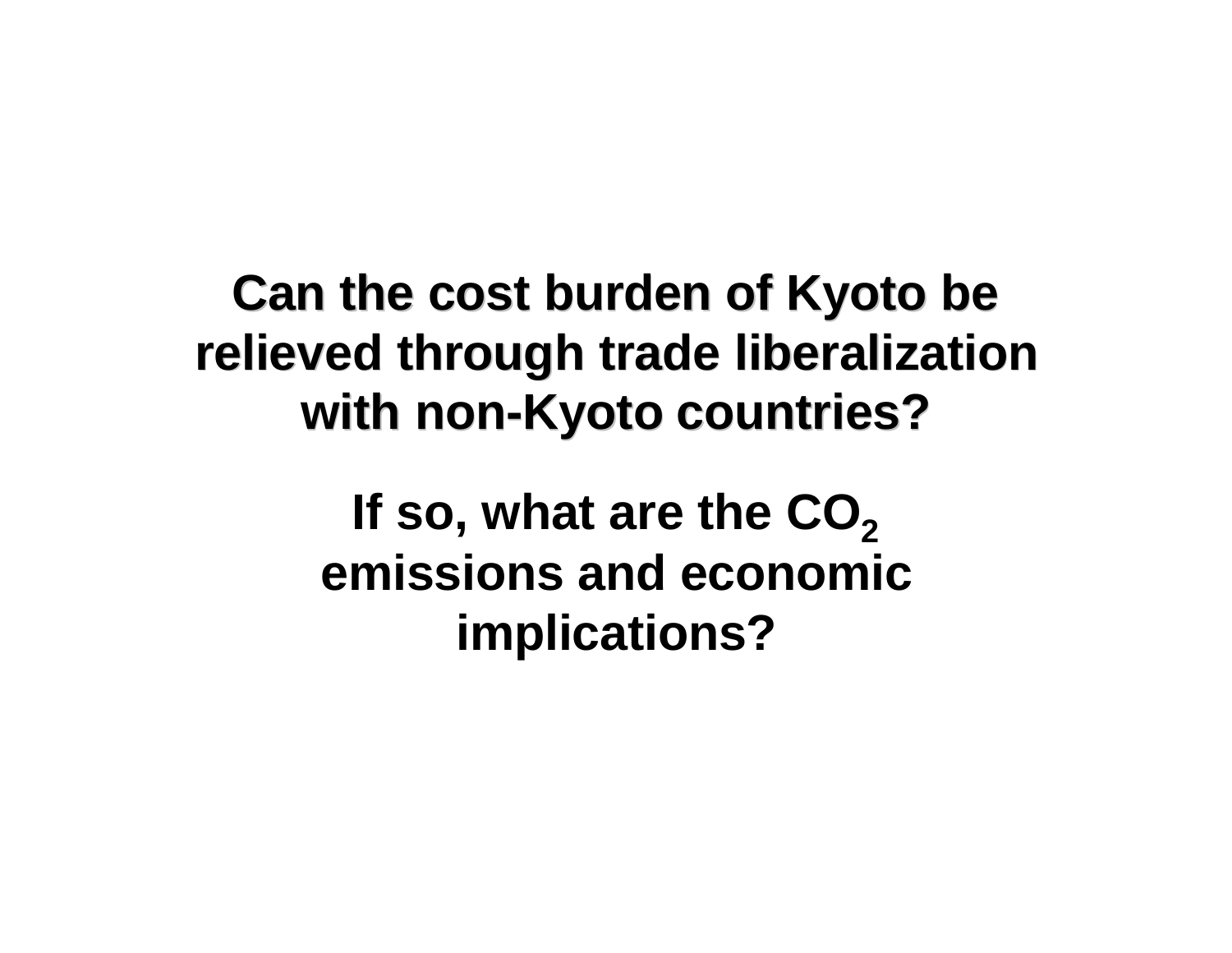## **Methodology - Decomposition**

- $KP$  and  $TL = KP + TL + KP*TL$ 
	- KP = Kyoto Annex 1 with emissions trading
	- TL = Annex 1 trade liberalization with non-Annex 1

### **KP\*TL = (KP and TL) - KP - TL**

- Hypothesis: carbon leakage to non-Kyoto countries through foreign production of non-CO<sub>2</sub> taxed products
- Products are taxed at point of demand (i.e. includes imports)
- US firms' share of total demand
	- Coal (1.0), oil (1.0), gas (0.9), oil products (0.7), electricity (0.8)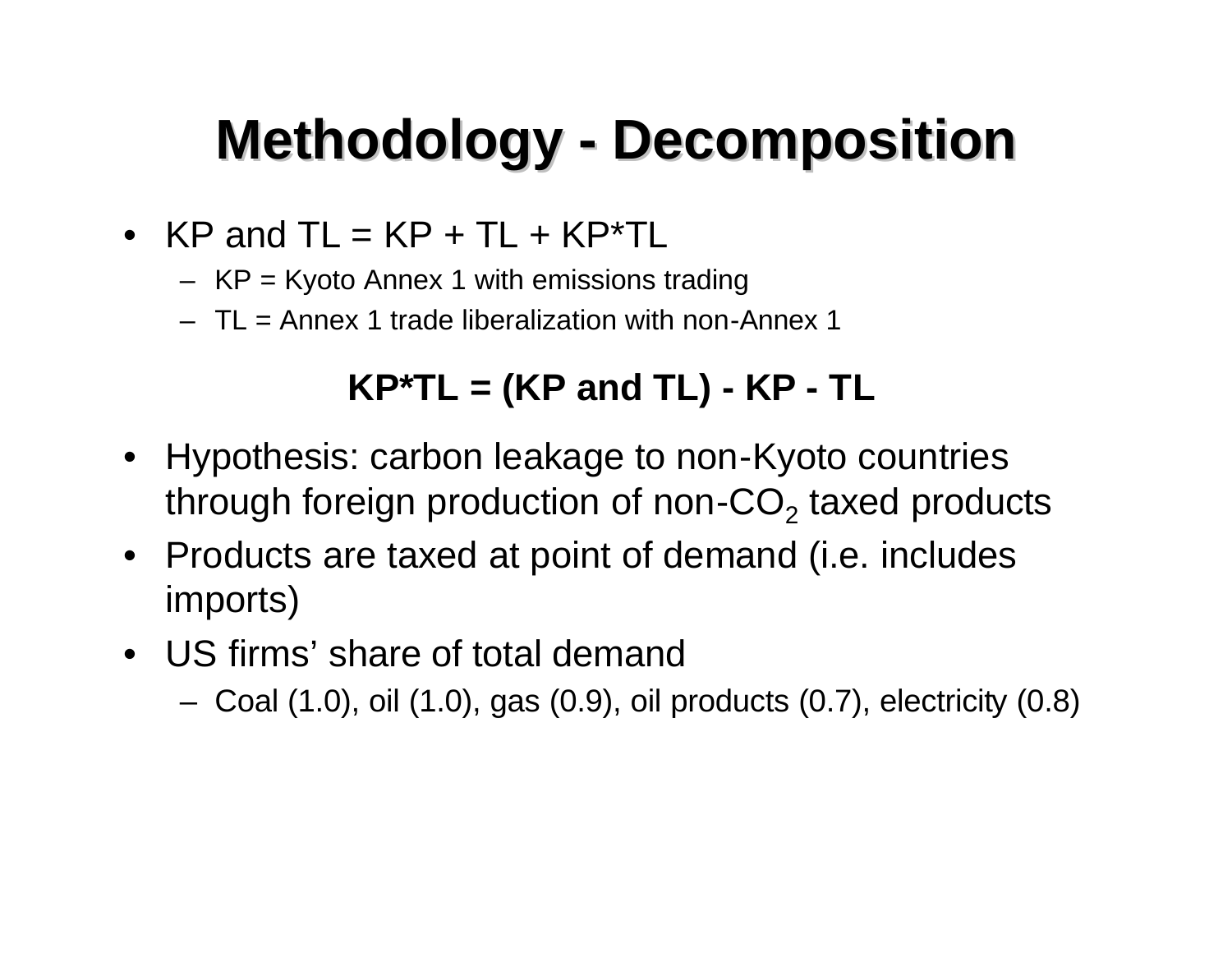## Experiment

- Shock: elimination of US import tariffs on non- $CO<sub>2</sub>$  taxed tradables from non-Kyoto countries
	- Agriculture, Energy Intensive Industries, Other Industries and Services
- $CO<sub>2</sub>$  emitting products: coal, oil, gas, oil products, and electricity

### • **Summary Results**

- Global emissions rise (319 MMTCO $_2)$
- Market price of  $CO<sub>2</sub>$  falls
	- Most Kyoto participants benefit from decline in average cost of emissions—not EEFSU
- Increase in energy intensive imports from non-Kyoto regions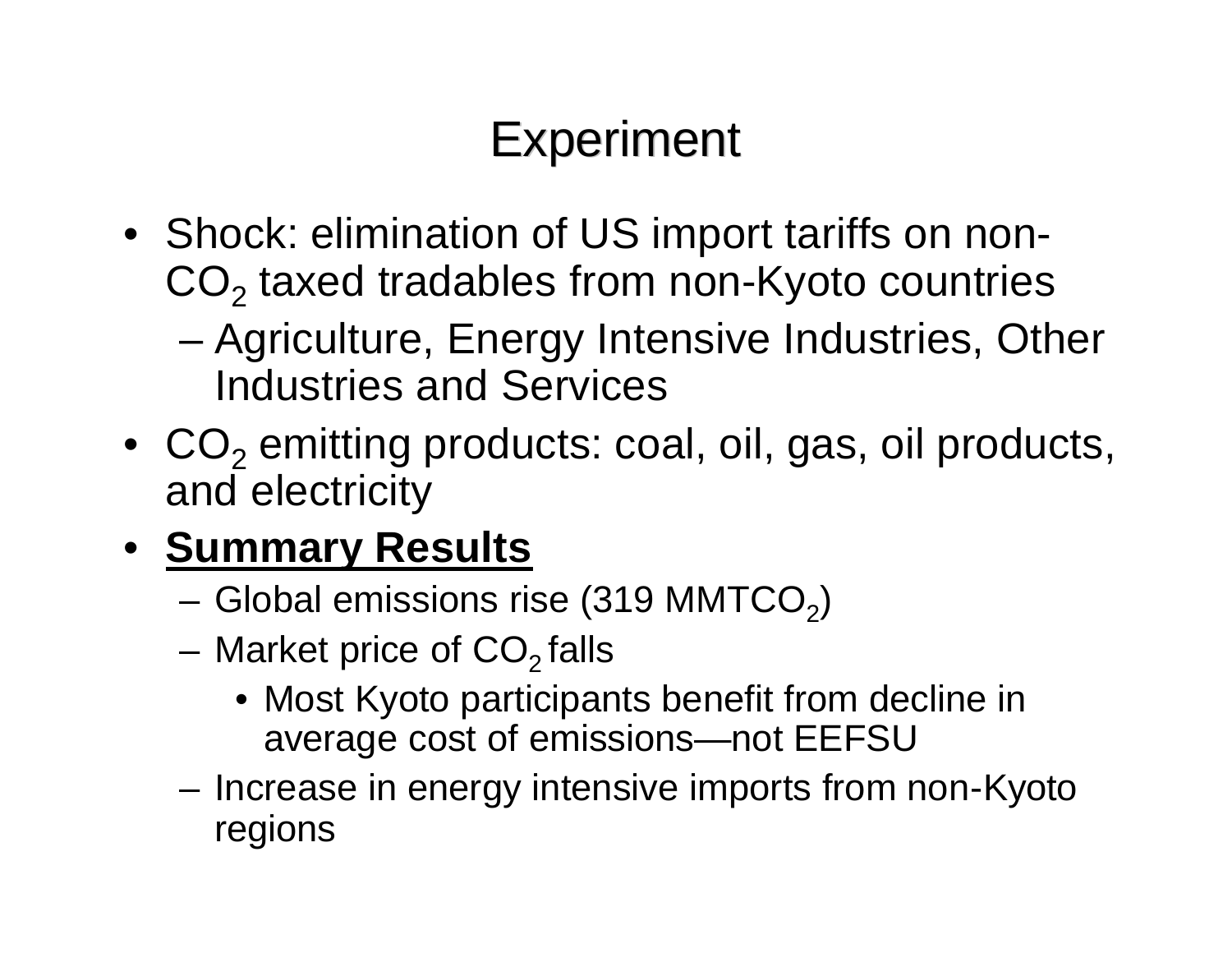## Results – KP \* TL Interaction

| Welfare | KP & TL    | KР         | TL.       | KP * TL  |
|---------|------------|------------|-----------|----------|
| 1 USA   | $-25036.4$ | $-18814.2$ | $-6307.2$ | 85.1     |
| 2 EU    | $-21225.0$ | $-19048.0$ | $-2304.3$ | 127.4    |
| 3 EEFSU | 20556.6    | 20855.4    | $-130.4$  | $-168.4$ |
| 4 JPN   | $-10695.0$ | $-9731.0$  | $-1032.2$ | 68.1     |
| 5 RoA1  | $-12770.4$ | $-11451.0$ | $-1362.4$ | 42.9     |
| 6 EEx   | $-13532.9$ | $-15329.7$ | 1652.8    | 144.0    |
| 7 CHIND | 4914.8     | 611.2      | 4318.1    | $-14.6$  |
| 8 RoW   | 10548.4    | 3330.8     | 7306.8    | $-89.2$  |
| Total   | -47239.8   | -49576.4   | 2141.3    | 195.3    |

•Global emissions rise (319 MMTCO2)

•Market price of CO2 falls

•Most Kyoto participants benefit from decline in average cost of emissions—not EEFSU

•Increase in energy intensive imports from non-Kyoto regions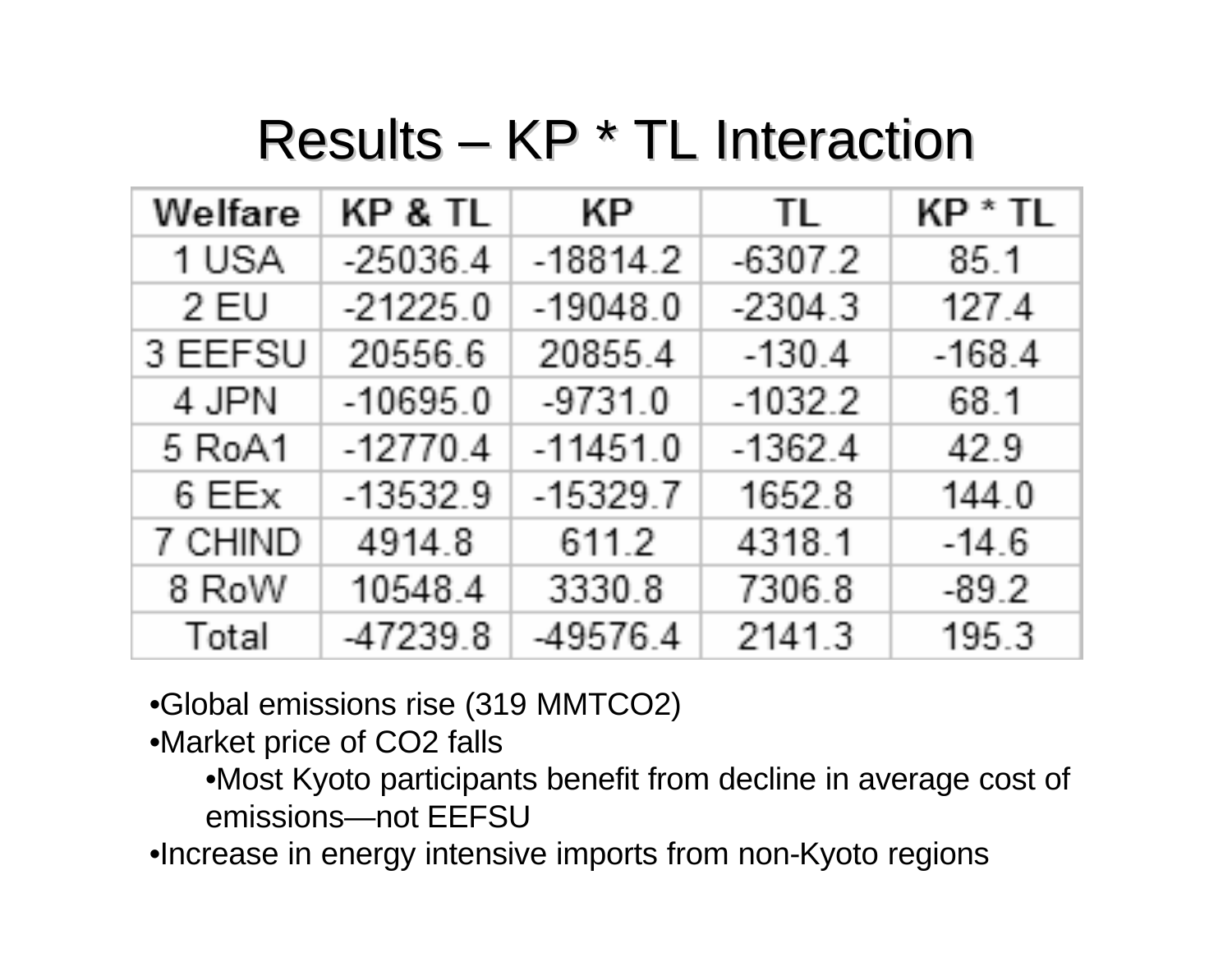### Import Shares

|               | <b>IMP shr</b> | EEx   | <b>CHIND</b> | Row   |
|---------------|----------------|-------|--------------|-------|
| Agriculture   | 0.082          | 0.030 | 0.004        | 0.024 |
| En_int_ind    | 0.141          | 0.010 | 0.006        | 0.013 |
| <b>Others</b> | 0.064          | 0.025 | 0.002        | 0.007 |

## Import Tariffs (%)

|               | EEx.  | <b>CHIND</b> | <b>RoW</b> |
|---------------|-------|--------------|------------|
| Agriculture   | 12.53 | 10.25        | 12.48      |
| En_int_ind    | 1.39  | 4.18         | 3.05       |
| <b>Others</b> | 1.70  | 5.75         | 4.21       |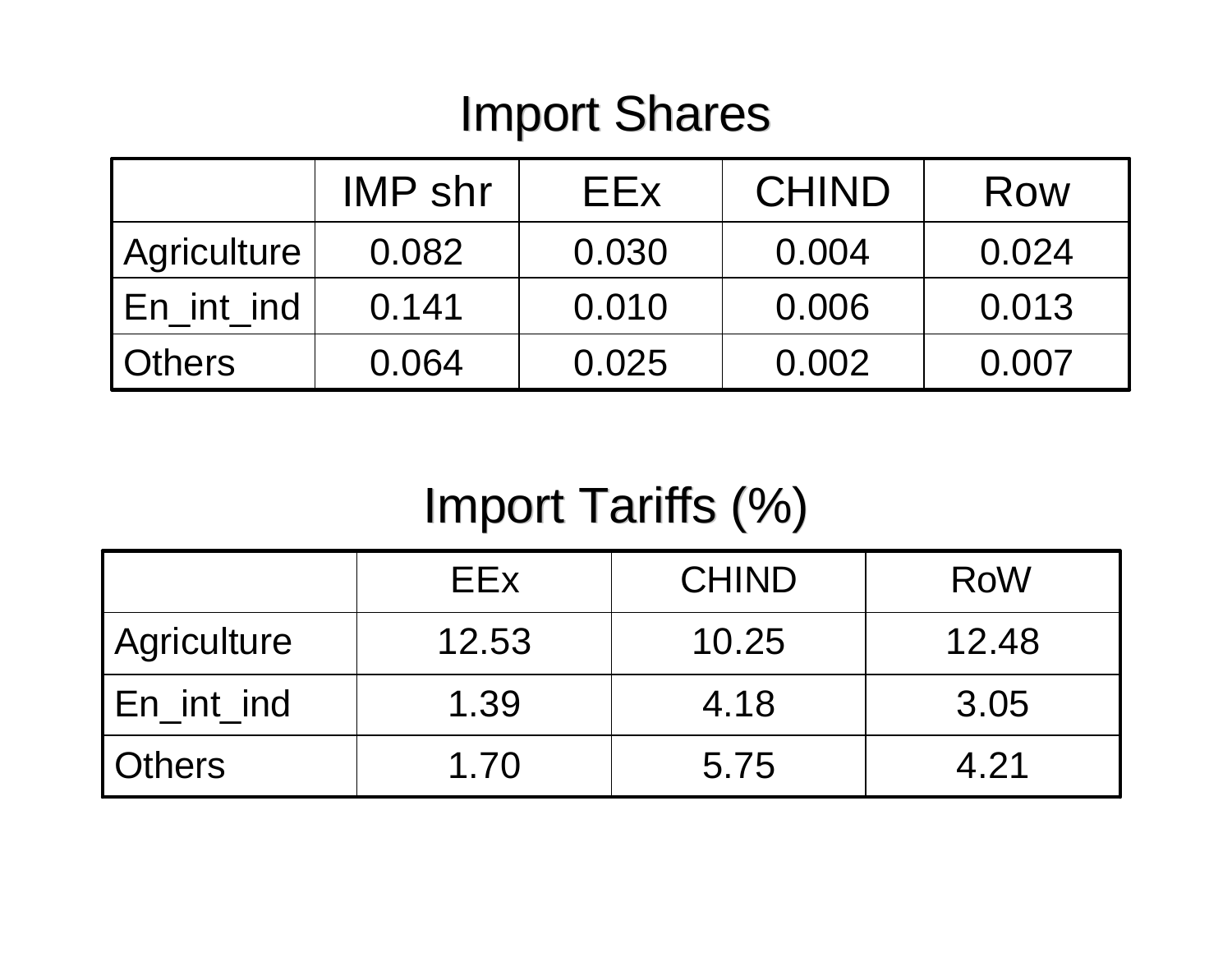## **Conclusions**

- Trade liberalization benefits can be moderated or enhanced by Kyoto
- However,  $CO_{2}$  leakage can result increased global emissions
- Interaction effects seem to exist and to depend on import shares and tariff magnitudes
- Interaction effects concerning the US are small
- Social welfare vs. GTAP welfare
- Future research opportunities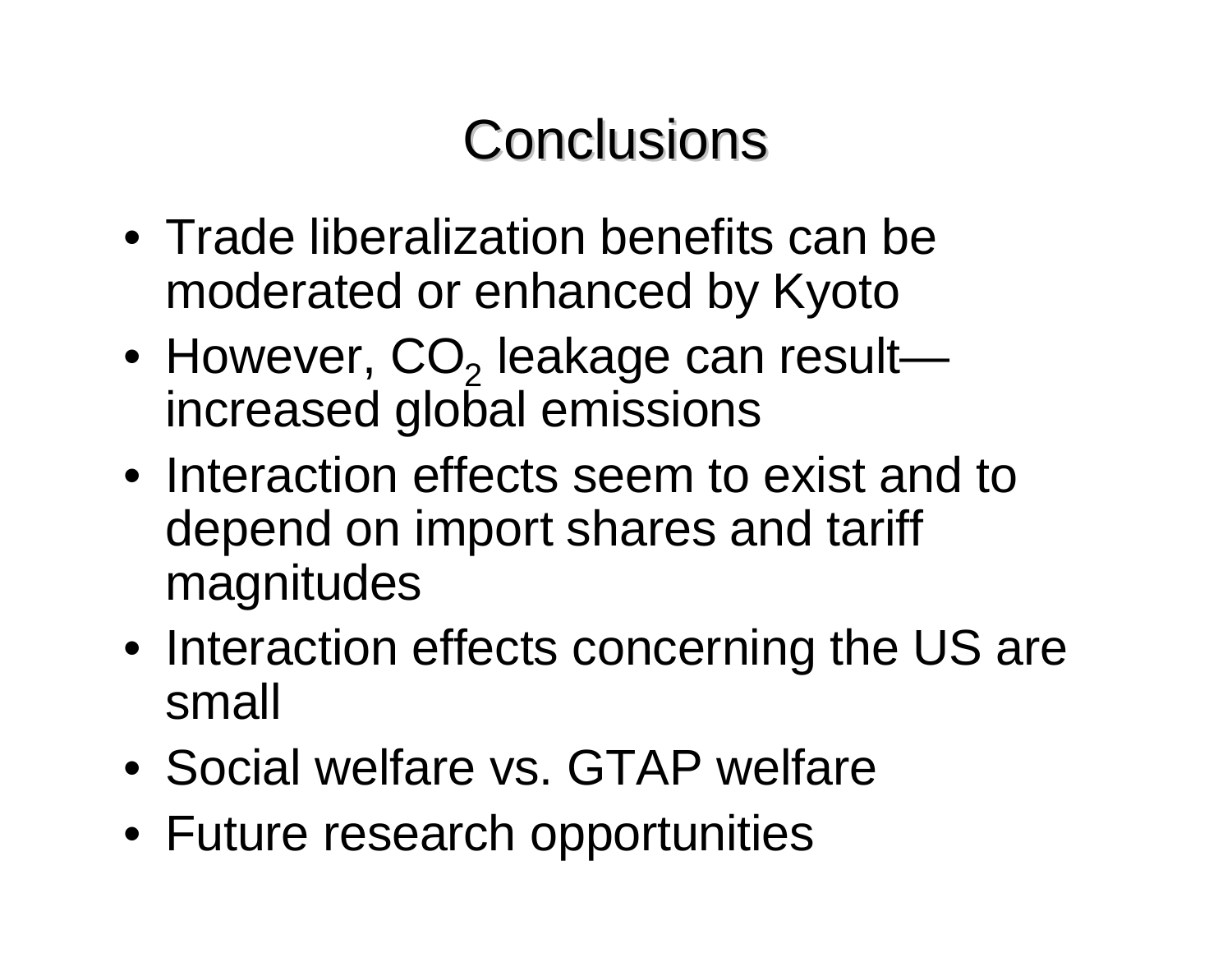### The GTAP- E Model

#### **The 8 regions are:**

United States European Union Eastern Europe and FSU Japan Oth. Annex 1 countries Net Energy Exporters China and India Rest of the World

#### **The 8 sectors are:**

**Agriculture** Coal Mining Crude oil Natural gas extraction Refined oil products **Electricity** Energy intensive industries Other industries and services

### Special is the Production Nest for Energy Inputs!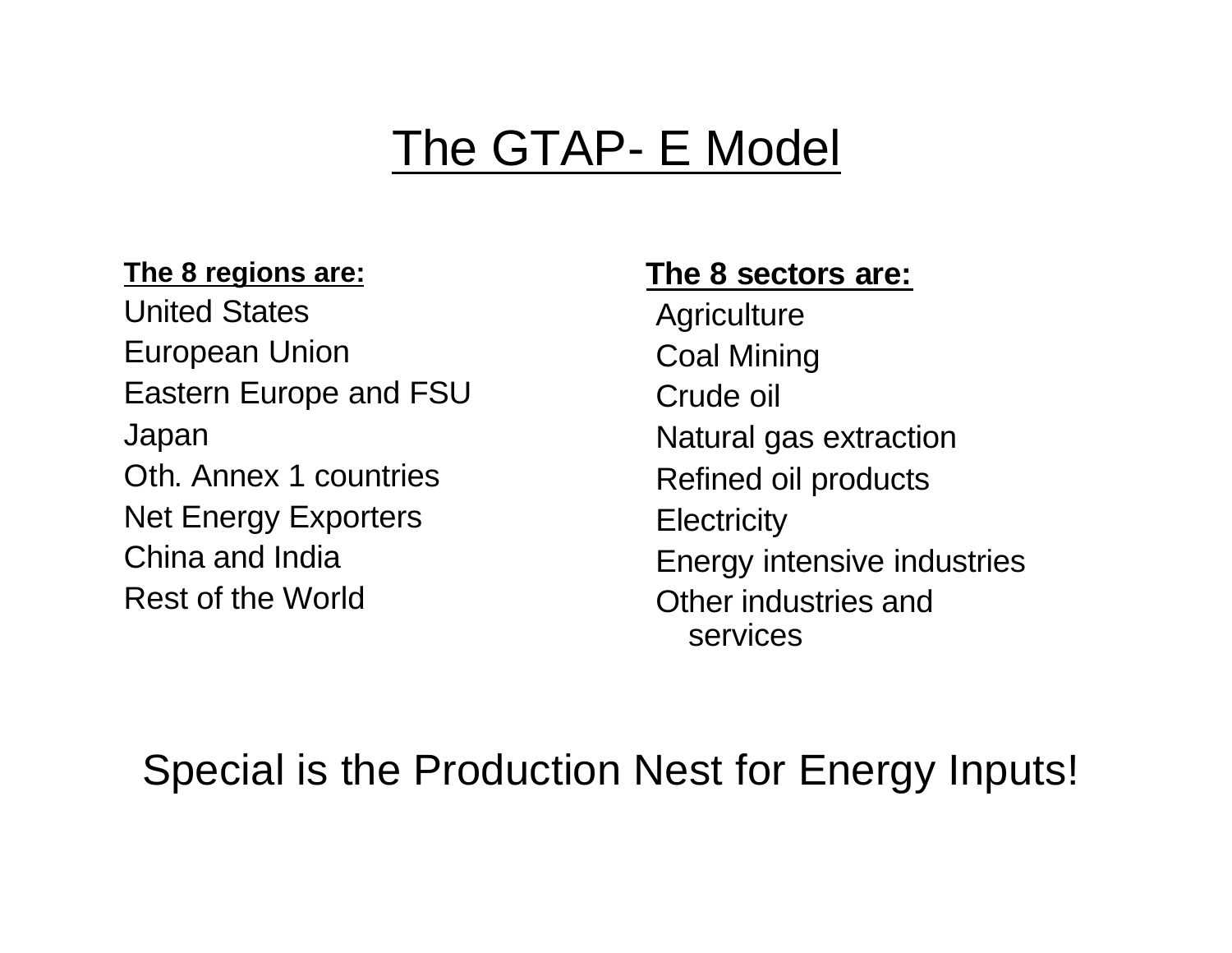## Core Experiments

- Kyoto without emissions trading
- Kyoto with emissions trading

### Shock: Reduce Carbon Emissions

 $\mathsf{US}$   $-36\%$ 

 $EU$   $-22.4%$ 

Japan -31.8%

RoAnnex1 -35.7%

## Objective:

Find optimal CO2 Emissions Tax (endog)… … for given (exog.) Reductions of CO2 output.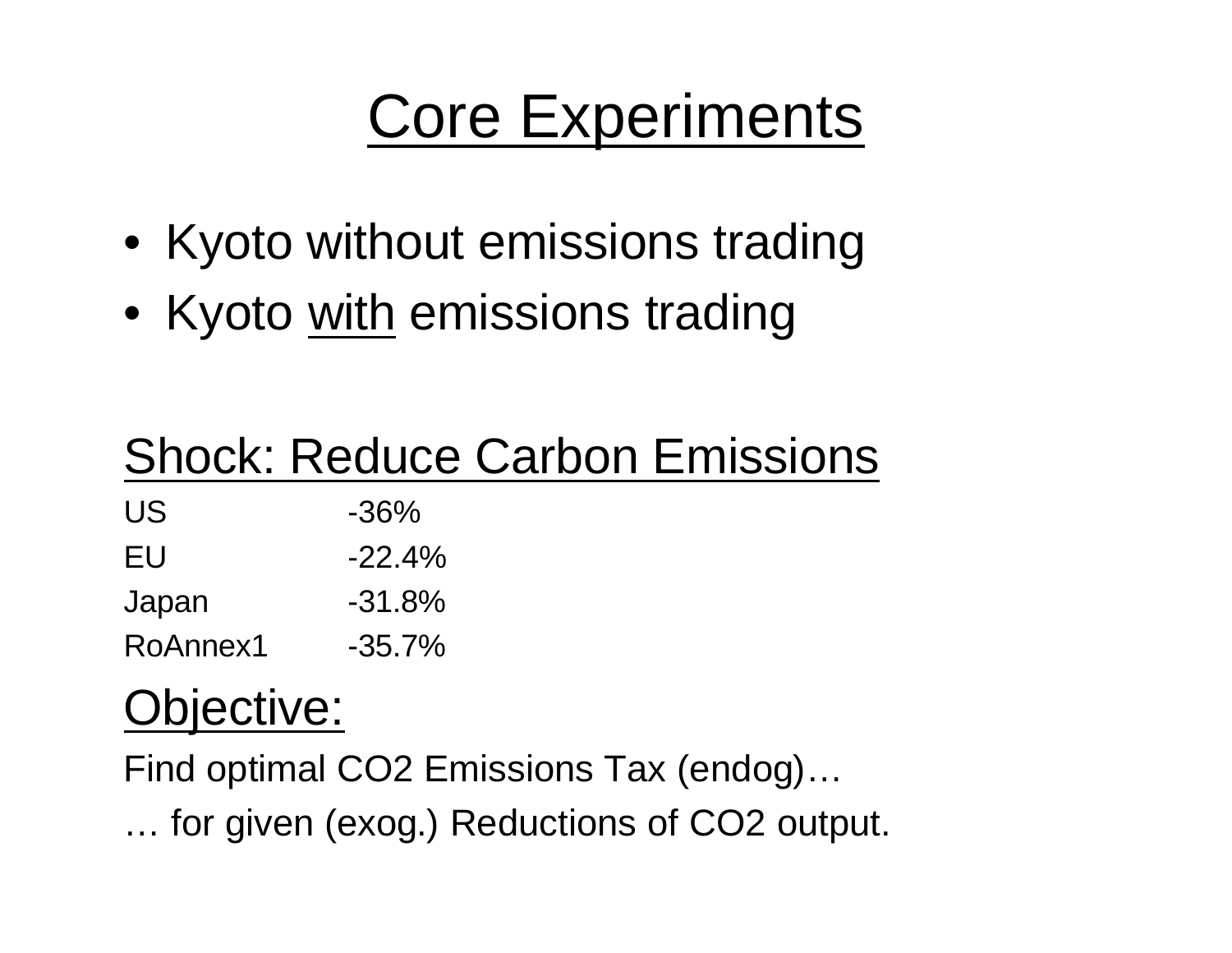#### **"Kyoto" Tax on Carbon Emissions by Region**

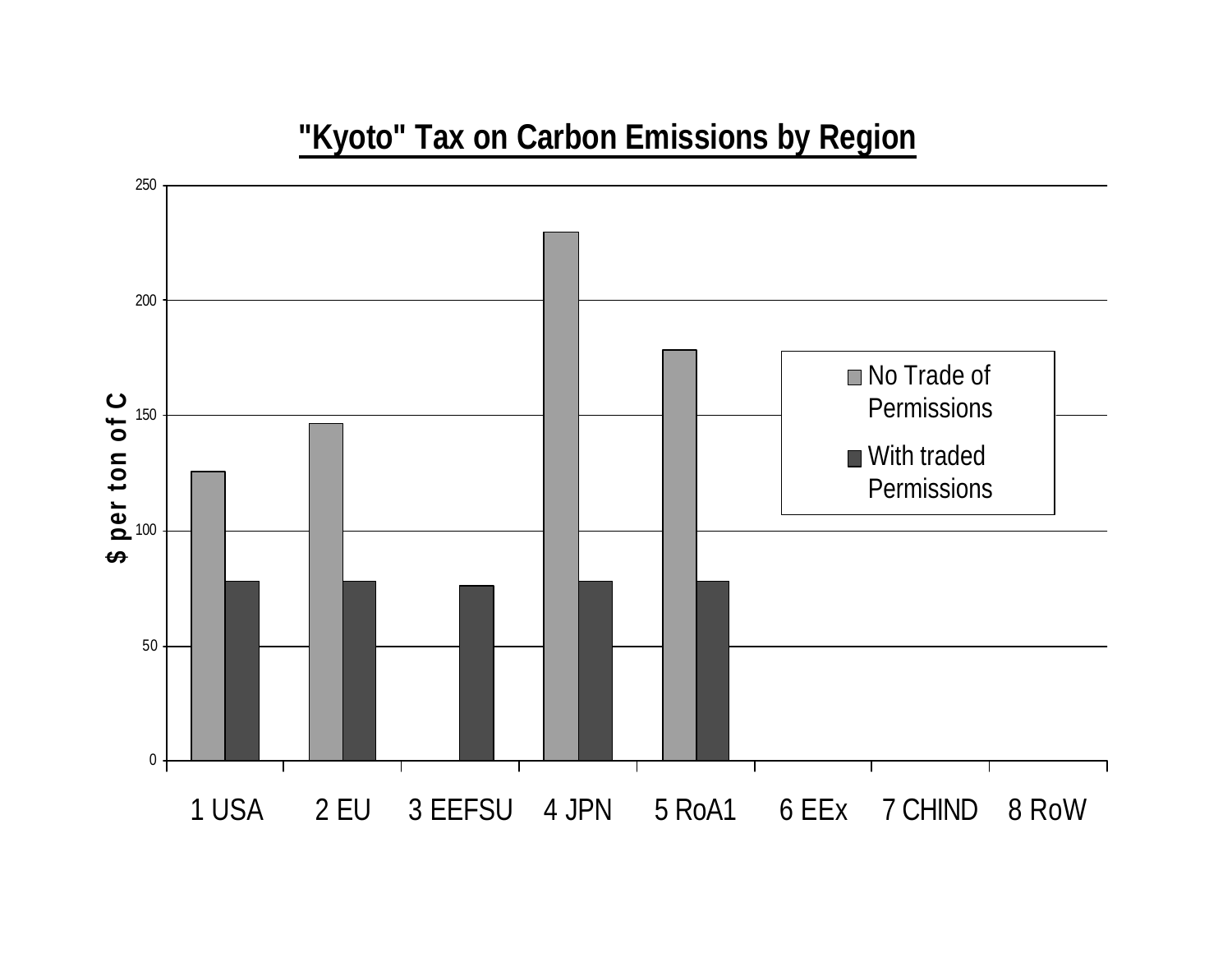#### **Welfare Change per abated Ton of Carbon**

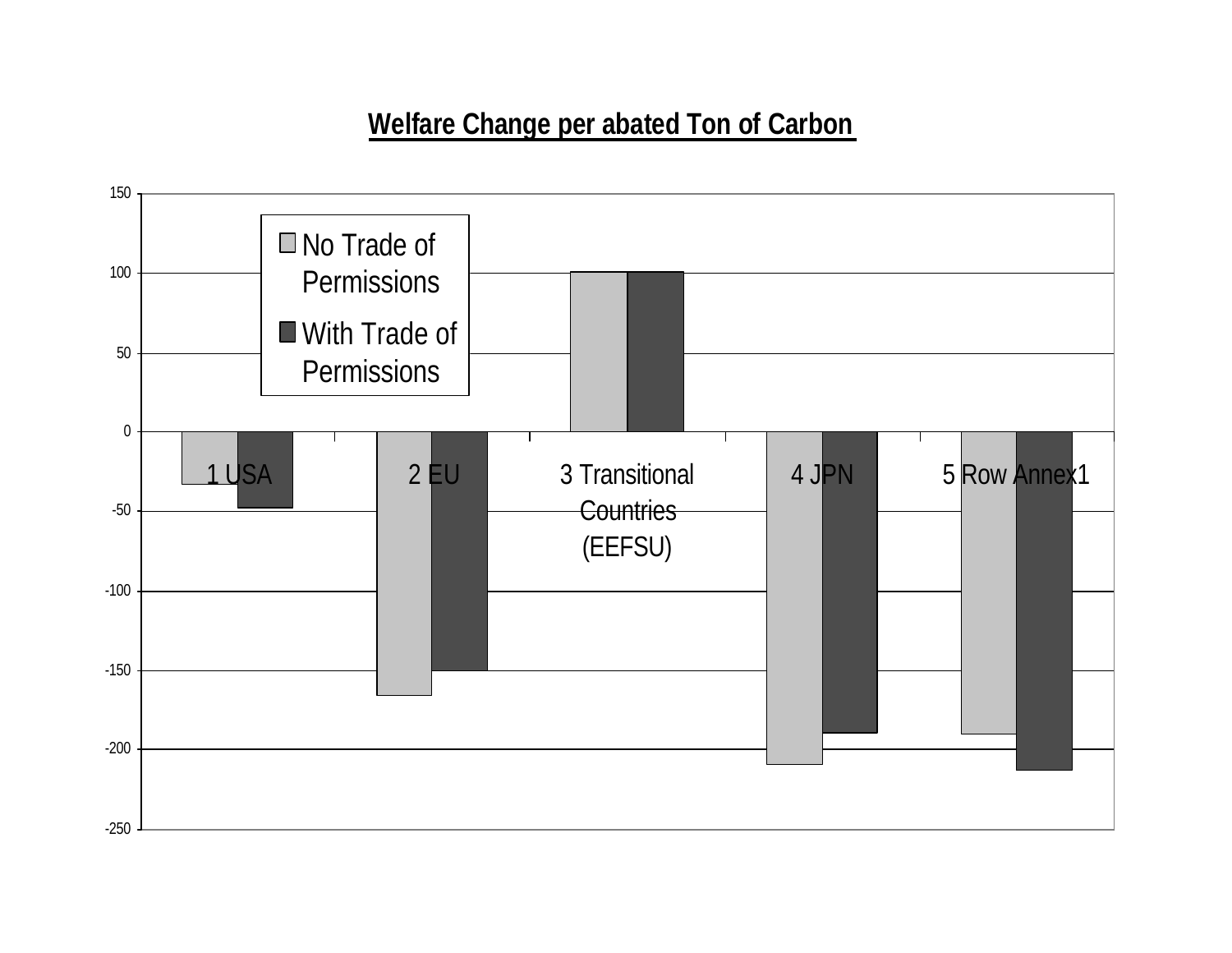#### **Region's Adaption Process in Order to achieve Global Reduction**

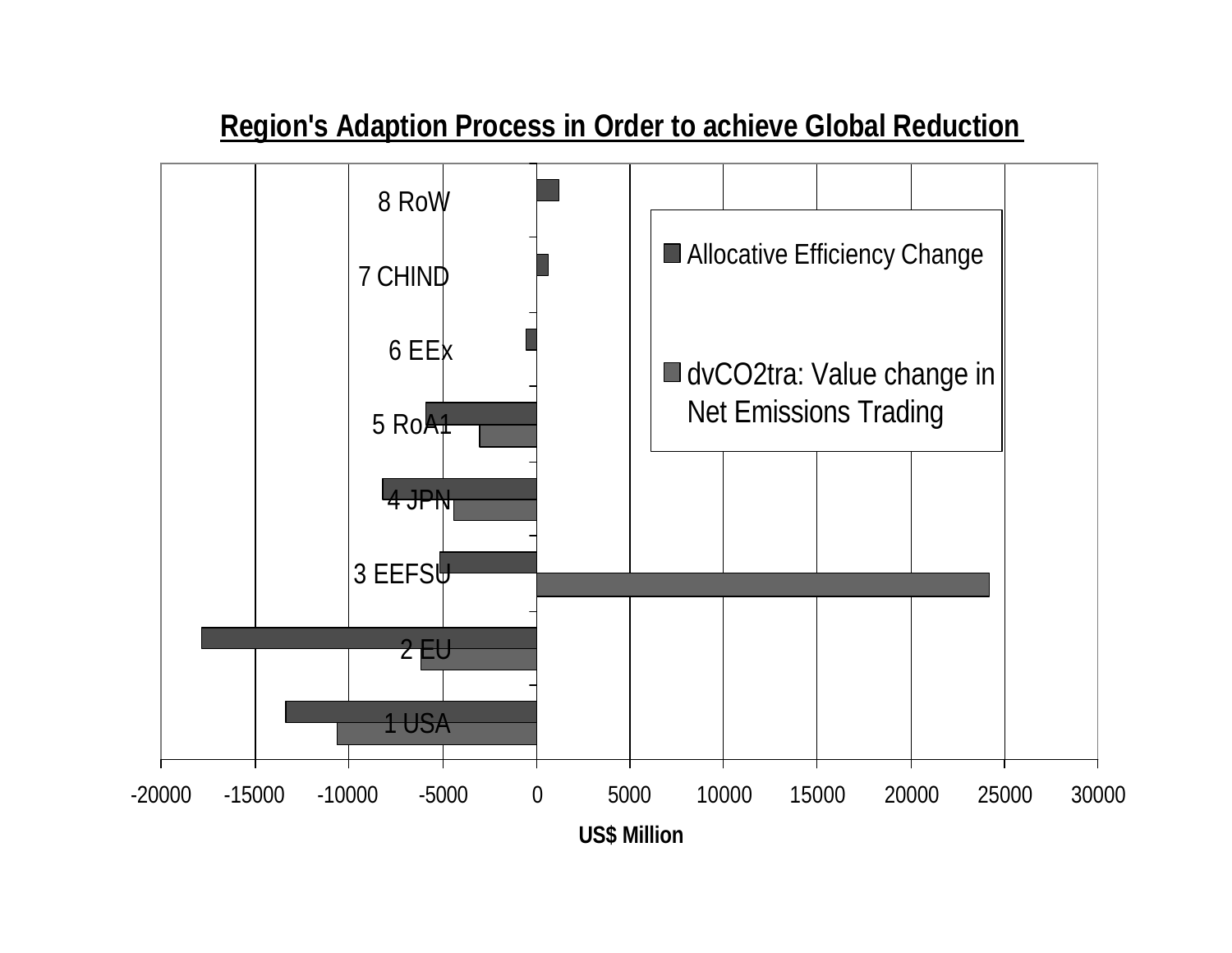### **The Effects of a CO2 Tax in GTAPE**

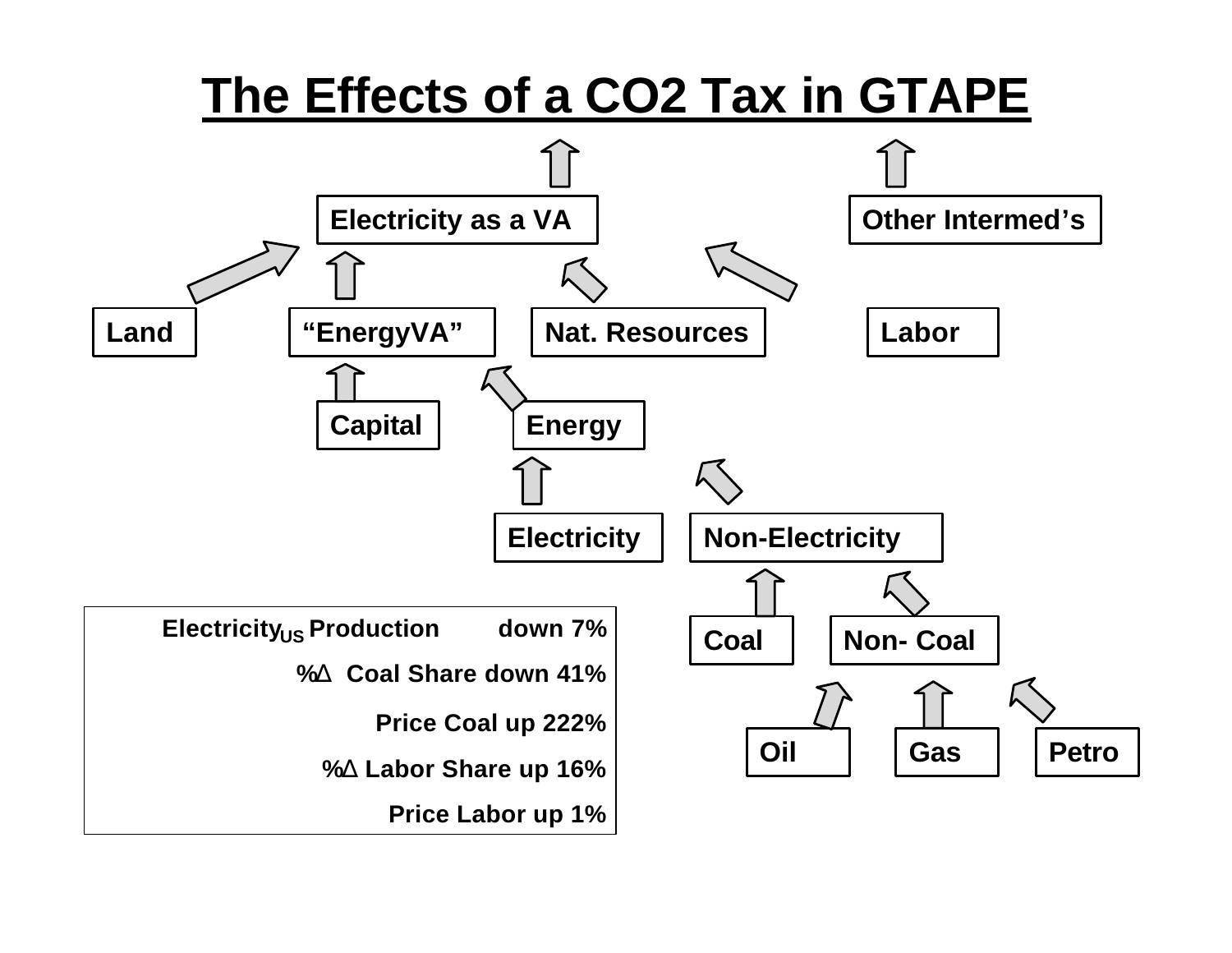### Shock: Kyoto Protocol with global trading

- Quotas identical to Kyoto Protocol
- Introduce international trade
- $\bullet$  Economic theory suggests that by maximizing participation, total costs will be minimized
- l Hypothesis: compared to the original Kyoto Protocol, we expect the permit price to fall - leading to a smaller EV loss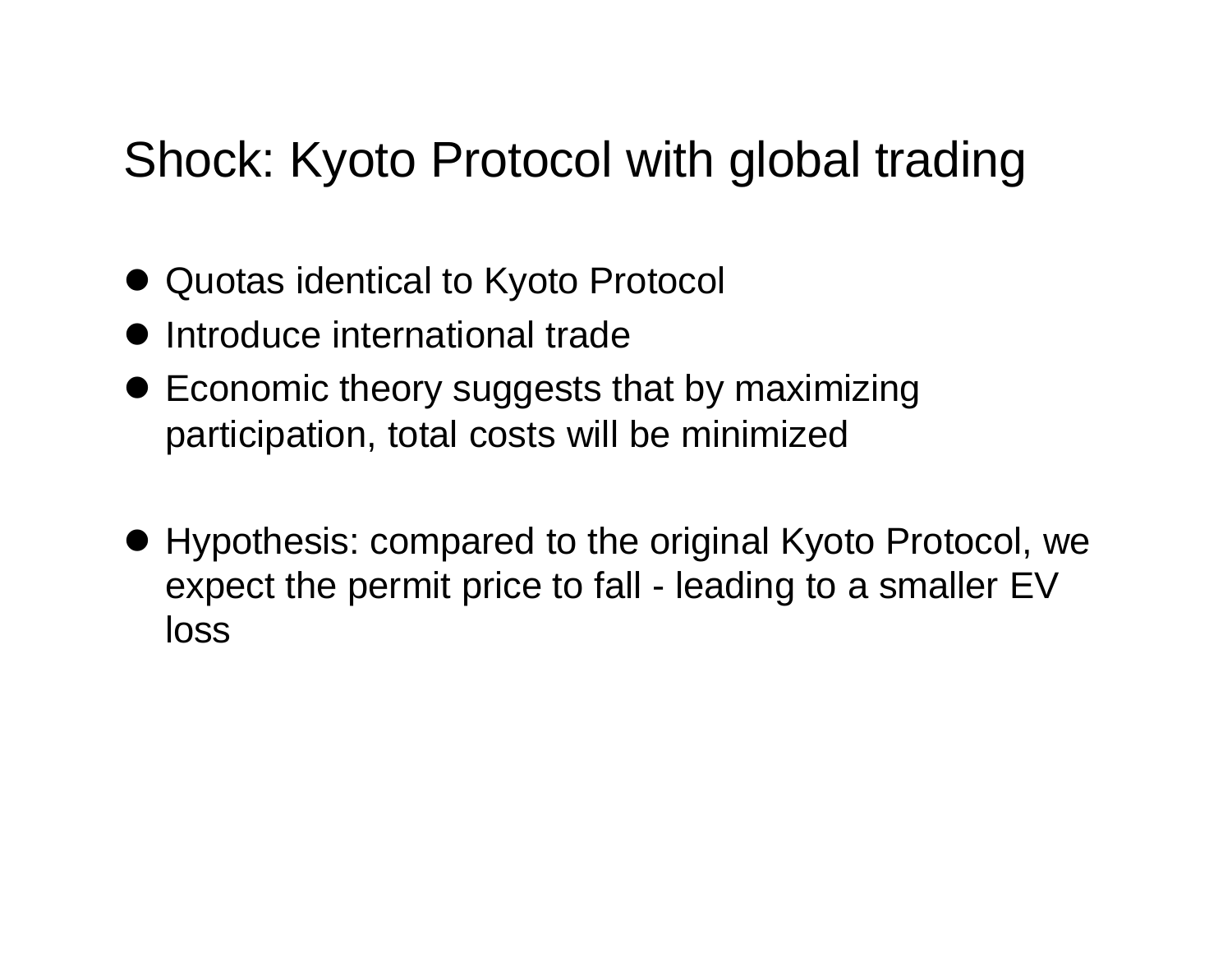### The permit market

• New sellers push price down – EEFSU loses out

| <b>Permit</b><br><b>Flows</b><br>(MtCO2)<br><b>USA</b> | <b>World trading</b><br>$-343$ | A1 trading<br>$-135$ | <b>Scheme</b>            | <b>Permit</b><br><b>Price</b><br>(\$/tCO2) |
|--------------------------------------------------------|--------------------------------|----------------------|--------------------------|--------------------------------------------|
|                                                        |                                |                      |                          |                                            |
| <b>EEFSU</b>                                           | 201                            | 307                  |                          |                                            |
| <b>JPN</b>                                             | $-86$                          | $-56$                | <b>KP</b> world<br>trade | 29.8                                       |
| <b>CHIIND</b>                                          | 344                            | $\overline{0}$       |                          |                                            |
| <b>GLOBAL</b><br><b>VOLUME</b>                         | 648                            | 307                  |                          |                                            |

KP A1 trade  $\vert$  78.72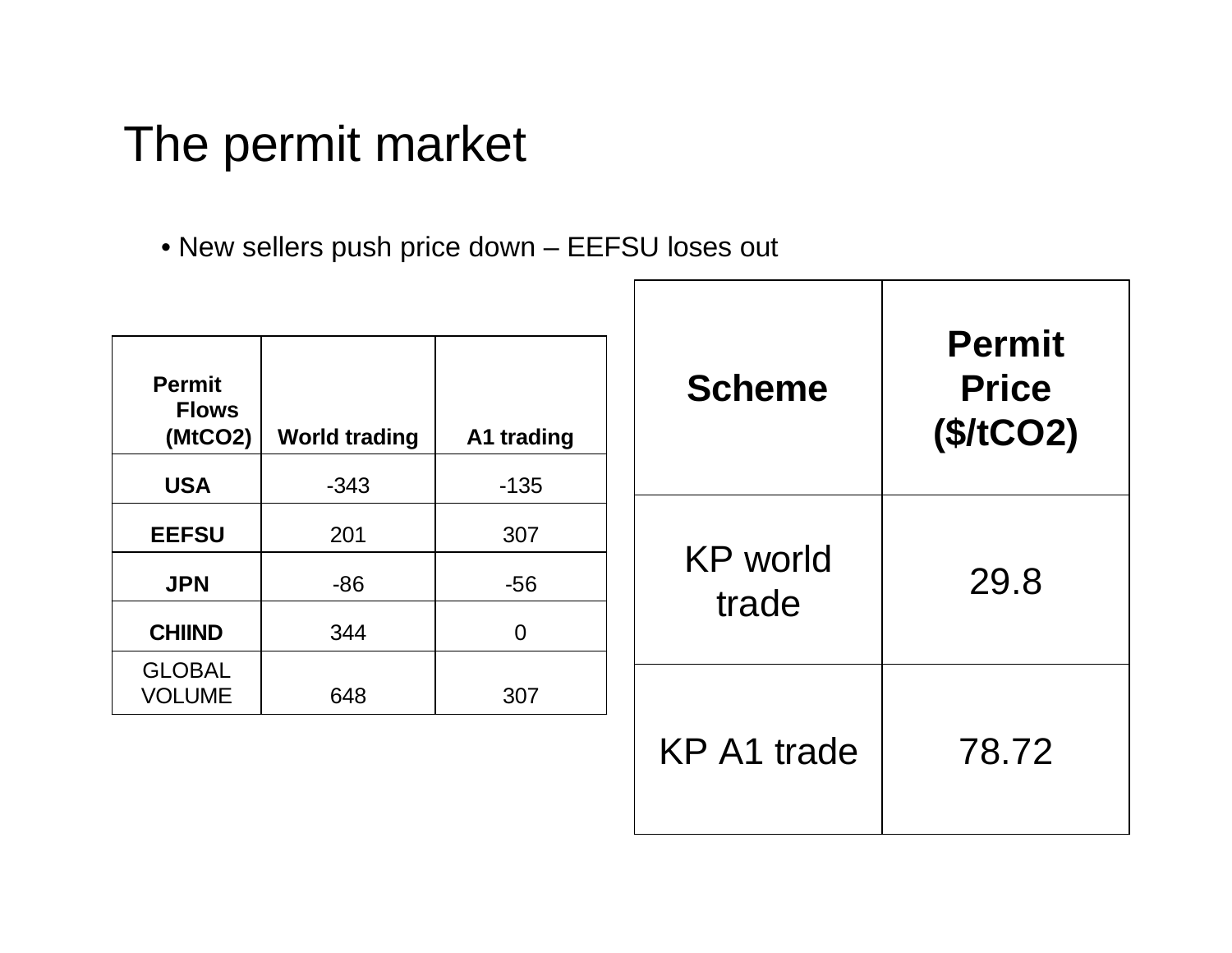## **Output**

• Energy outputs fall, but worldwide trading distributes the burden

|               | $qo$ $(\%)$   | Coal  | Gas   | Oil<br><b>Products</b> |
|---------------|---------------|-------|-------|------------------------|
|               |               |       |       |                        |
|               | <b>USA</b>    | $-21$ | $-11$ | $-7$                   |
| World trading | <b>EEFSU</b>  | $-22$ | $-9$  | $-3$                   |
|               | <b>JPN</b>    | $-19$ | $-9$  | $-2$                   |
|               | <b>CHIIND</b> | $-38$ | $-18$ | $-4$                   |
|               |               |       |       |                        |
|               | <b>USA</b>    | $-38$ | $-25$ | $-17$                  |
| A1 trading    | <b>EEFSU</b>  | $-39$ | $-19$ | $-9$                   |
|               | <b>JPN</b>    | $-25$ | $-20$ | $-6$                   |
|               | <b>CHIIND</b> | $-2$  | $-1$  | $\overline{2}$         |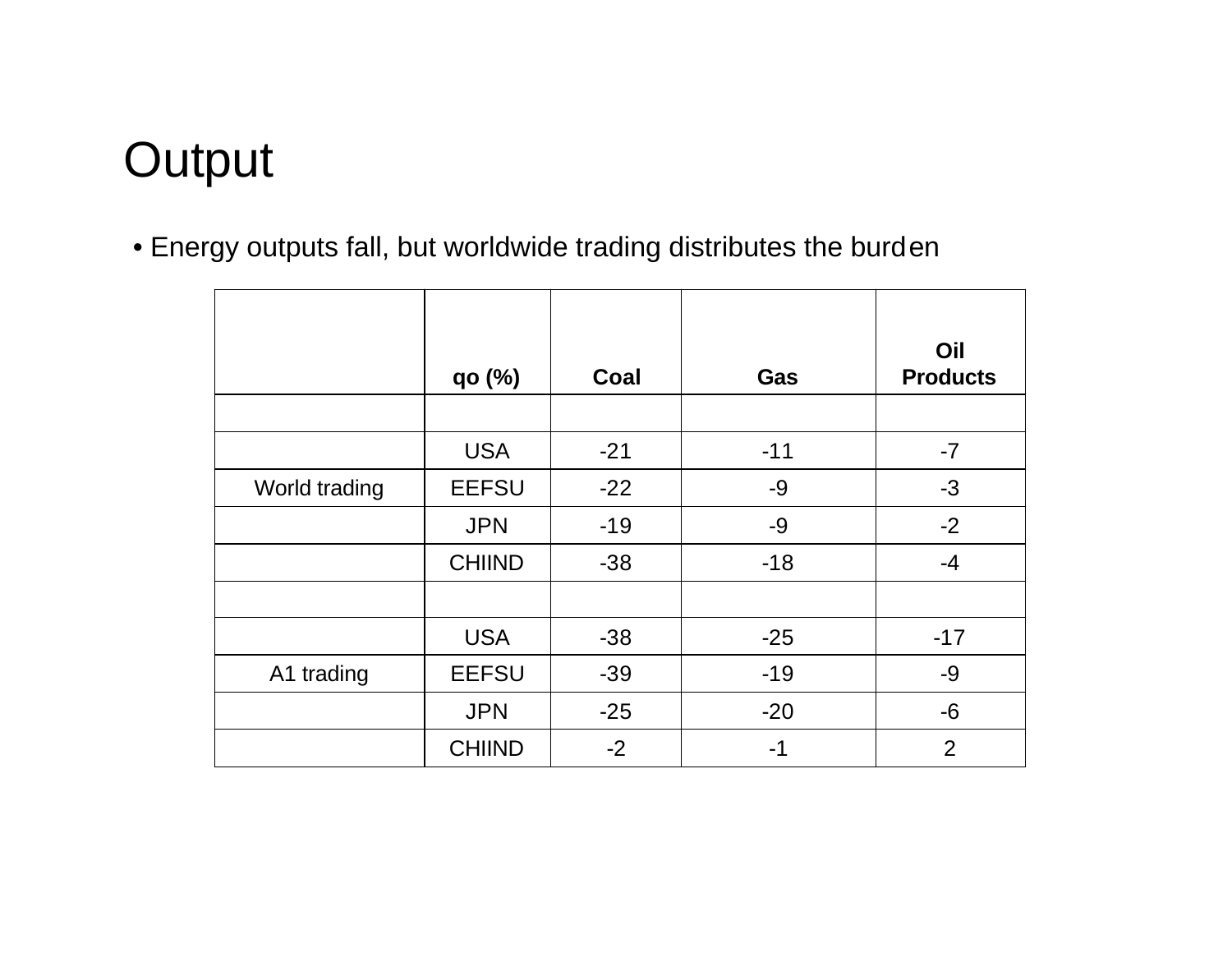• Buying countries get more permits for their dollar, and undertake less abatement at home. World total EV loss roughly halved.

|                      | (million\$)   | <b>Trading</b><br><b>Contribution</b> | <b>Alloc</b><br><b>Contribution</b> |
|----------------------|---------------|---------------------------------------|-------------------------------------|
|                      | <b>USA</b>    | $-10187$                              | $-2853$                             |
| <b>World Trading</b> | <b>EEFSU</b>  | 5957                                  | $-1089$                             |
| $(-22297)$           | <b>JPN</b>    | $-2561$                               | $-2038$                             |
|                      | <b>CHIIND</b> | 10159                                 | $-7246$                             |
|                      |               |                                       |                                     |
|                      | <b>USA</b>    | $-10549$                              | -13363                              |
| <b>A1 Trading</b>    | <b>EEFSU</b>  | 23764                                 | $-5202$                             |
| $(-49576)$           | <b>JPN</b>    | -4371                                 | $-8208$                             |
|                      | <b>CHIIND</b> | 0                                     | 654                                 |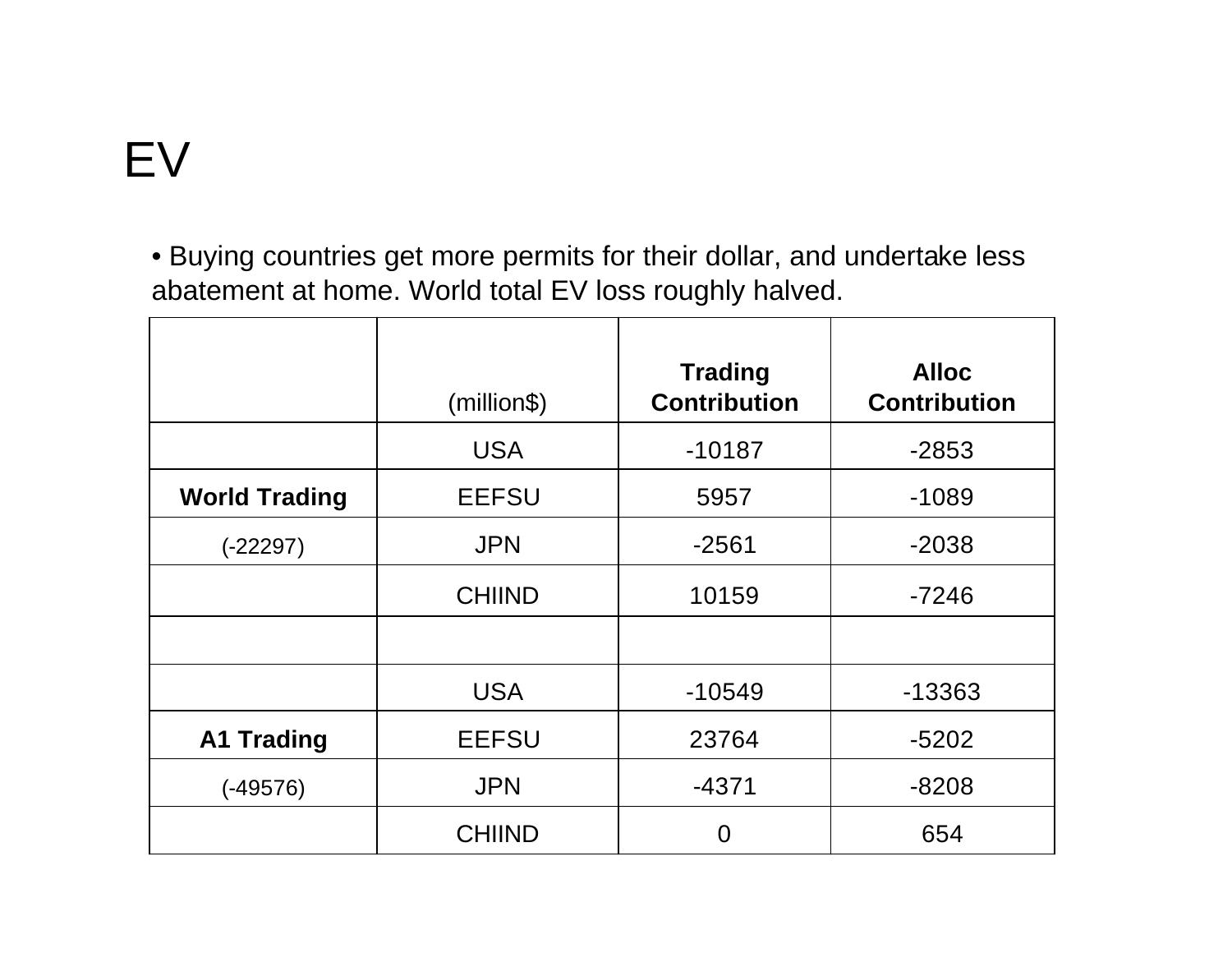## CHIIND dominance of carbon market (1/2)

• Substitution elasticities in energy nests are constant across regions – look for other reasons:

|                    | CO <sub>2</sub><br>(MtCO2) |              |      |                                                                                                                 |     | <b>Ref</b>     |
|--------------------|----------------------------|--------------|------|-----------------------------------------------------------------------------------------------------------------|-----|----------------|
|                    |                            |              | Coal | Oil                                                                                                             | Gas | Oil            |
| <b>USA</b>         | 1499                       |              |      |                                                                                                                 |     |                |
| <b>EEFSU</b>       | 777                        | <b>USA</b>   | 54   | 18                                                                                                              | 17  | 13             |
| <b>JPN</b>         | 337                        | <b>EEFSU</b> | 62   | 19                                                                                                              | 18  | 12             |
| <b>CHIIND</b>      |                            | <b>JPN</b>   | 41   | 18                                                                                                              | 11  | $\overline{4}$ |
|                    | 1081                       |              |      |                                                                                                                 |     |                |
|                    |                            | <b>CHIND</b> | 193  | 18                                                                                                              | 23  | 10             |
| <b>World Total</b> | 6170                       |              |      | the contract of the contract of the contract of the contract of the contract of the contract of the contract of |     |                |

Large share of world emissions Lower cost fuels, esp. coal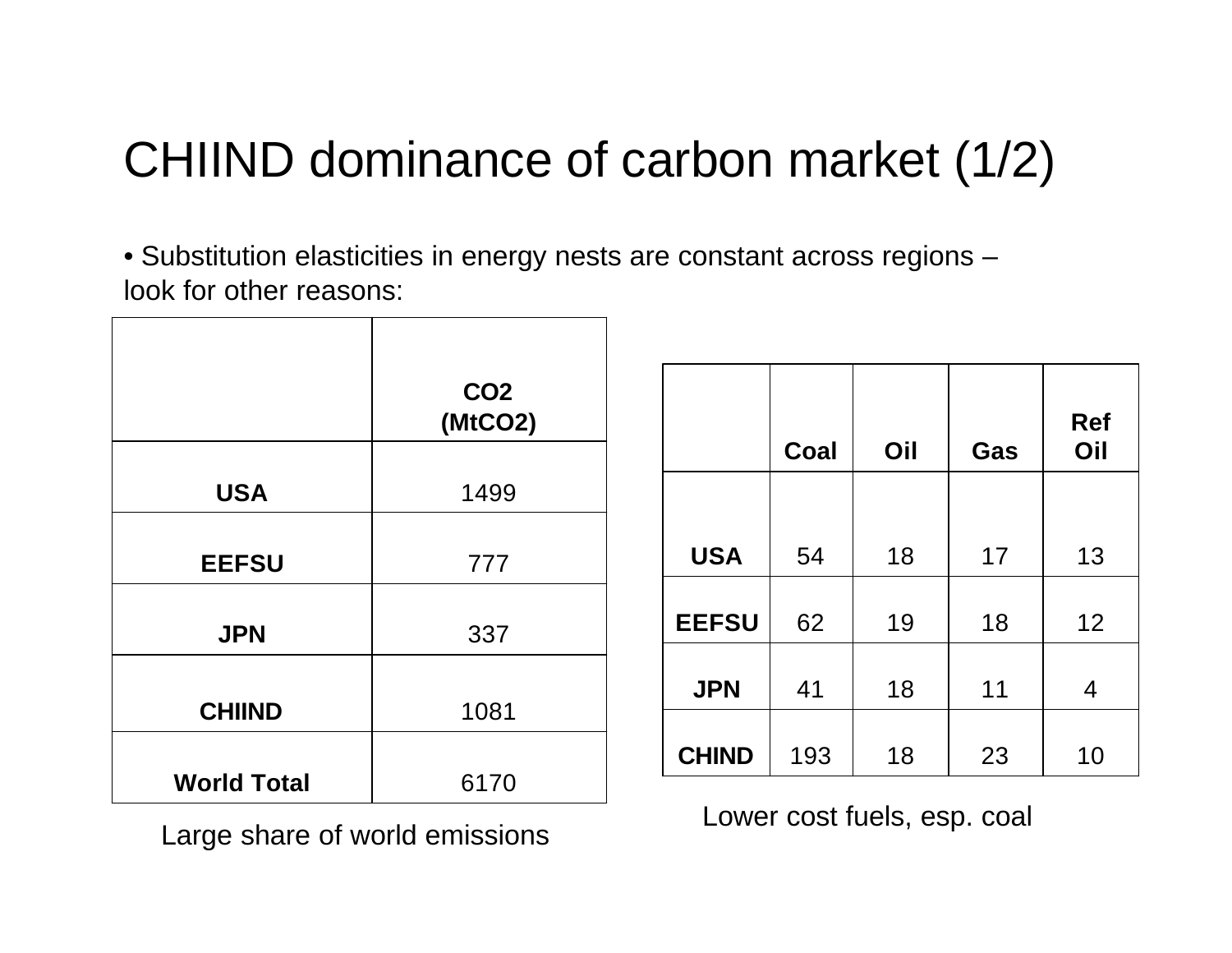### CHIIND dominance of carbon market (2/2)

• Energy use in firms gives more opportunity to abate

|                                       |               | <b>Energy Intense</b><br><b>Industries</b> | <b>Other</b><br><b>Industries/Services</b> |
|---------------------------------------|---------------|--------------------------------------------|--------------------------------------------|
|                                       | <b>US</b>     | 47%                                        | 53%                                        |
| electricity (as share of energy nest) | <b>JPN</b>    | 54%                                        | 61%                                        |
|                                       | <b>CHIIND</b> | 43%                                        | 45%                                        |
|                                       | <b>EEFSU</b>  | 47%                                        | 46%                                        |
|                                       |               |                                            |                                            |
|                                       | <b>US</b>     | 53%                                        | 47%                                        |
| fuels (as share of energy nest)       | <b>JPN</b>    | 46%                                        | 39%                                        |
|                                       | <b>CHIIND</b> | 57%                                        | 55%                                        |
|                                       | <b>EEFSU</b>  | 53%                                        | 54%                                        |
|                                       |               |                                            |                                            |
| coal (as share of fuels nest)         | <b>US</b>     | 3%                                         | 0%                                         |
|                                       | <b>JPN</b>    | 5%                                         | $0\%$                                      |
|                                       | <b>CHIIND</b> | 16%                                        | 8%                                         |
|                                       | <b>EEFSU</b>  | 13%                                        | 4%                                         |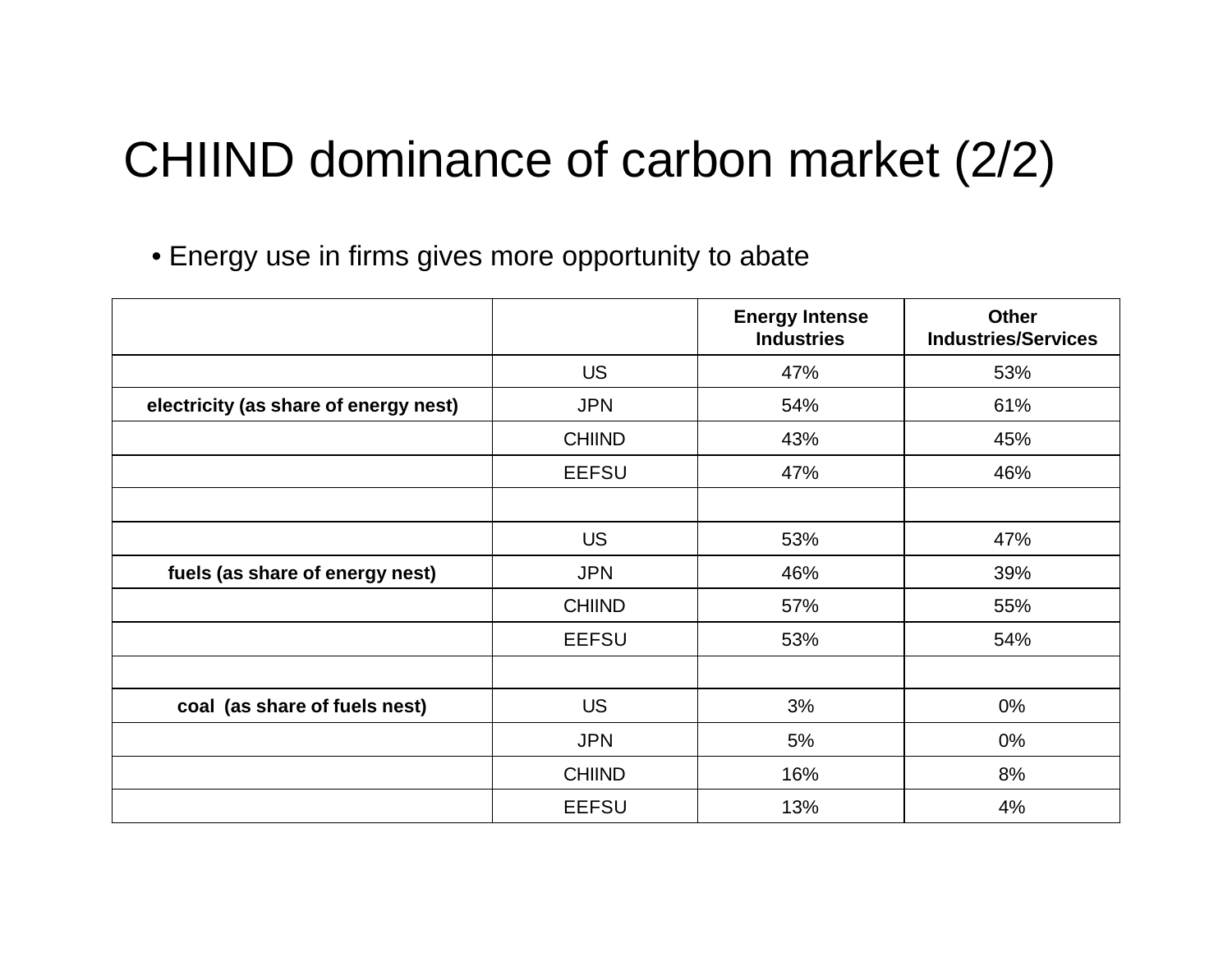# Kyoto Without the US

• Baseline:

Kyoto with all annex 1 regions trading emission permits.

### • Extension:

The US opts out of Kyoto protocol. Remaining annex 1 regions implement existing Kyoto emission reduction targets.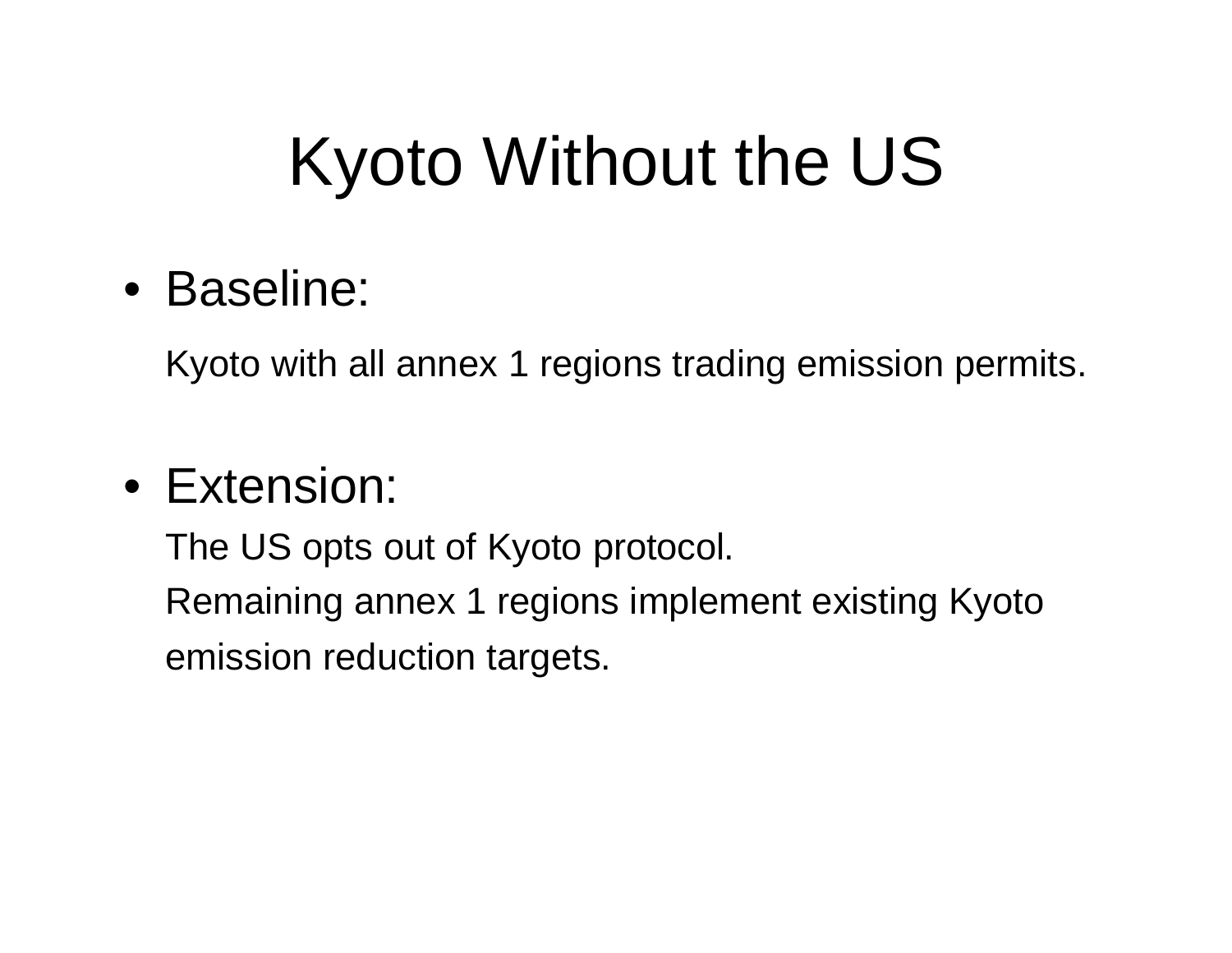# Welfare Effects (\$M)

|                             | <b>With US</b> | <b>Without US</b> |
|-----------------------------|----------------|-------------------|
| <b>USA</b>                  | $-18,814$      | 301               |
| <b>European Union</b>       | $-19,048$      | $-16,533$         |
| <b>Former Soviet Union</b>  | 20,855         | 9,942             |
| Japan                       | $-9,731$       | $-7,264$          |
| <b>Rest Annex 1</b>         | $-11,451$      | $-6,347$          |
| <b>Net Energy Exporters</b> | $-15,329$      | $-4,444$          |
| China & India               | 611            | 18                |
| <b>Rest of World</b>        | 3,330          | 656               |
| <b>Total</b>                | $-49,576$      | $-23,670$         |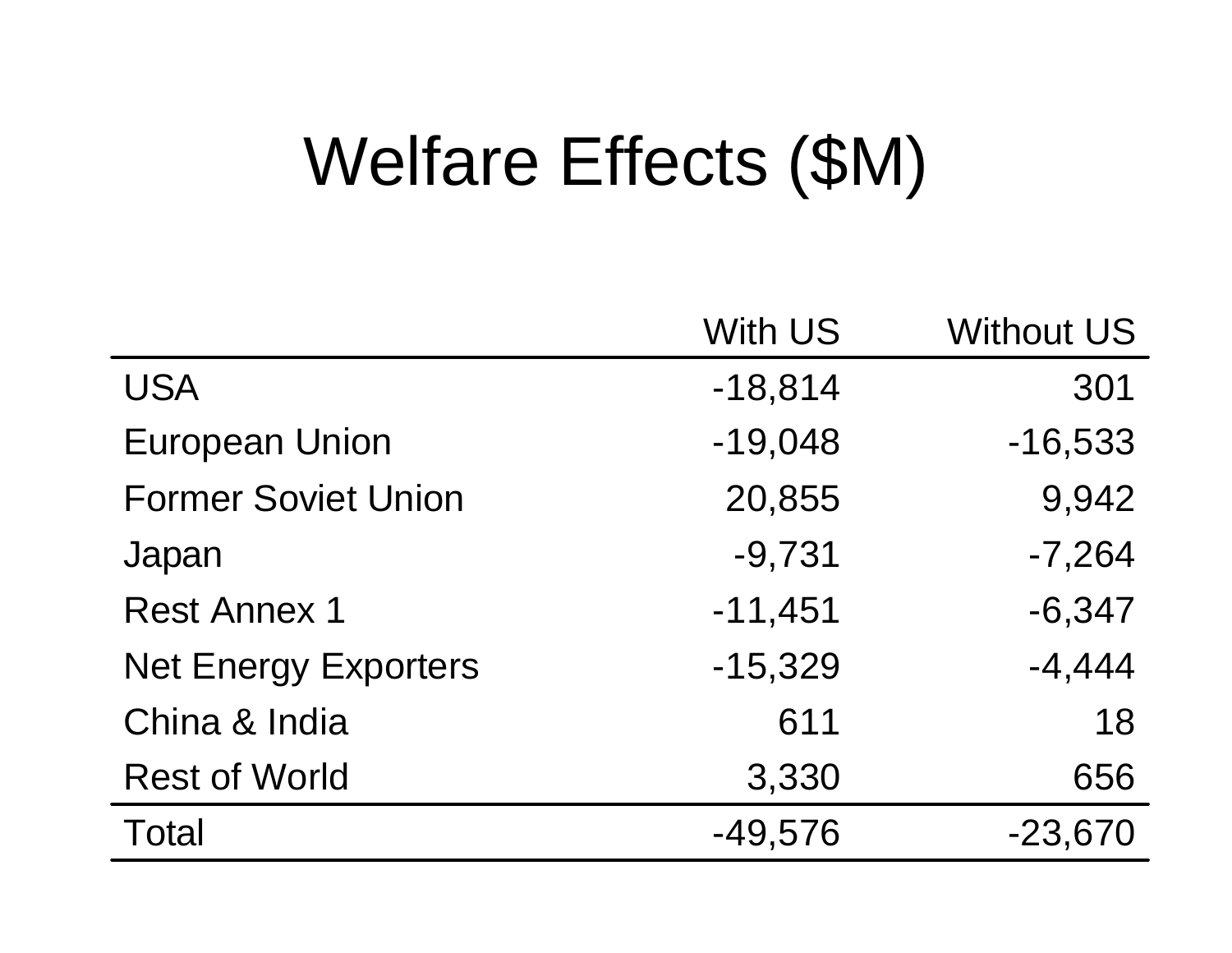# Welfare Comparison: Baseline v Kyoto without US

|                             | Carbon<br>Trading | Allocative<br><b>Efficiency</b> | Terms of<br>Trade | Total     |
|-----------------------------|-------------------|---------------------------------|-------------------|-----------|
| <b>USA</b>                  | 10,548            | 13,306                          | $-4,578$          | 19,115    |
| <b>European Union</b>       | 1,001             | 4,699                           | $-3,347$          | 2,515     |
| <b>Former Soviet Union</b>  | $-13,172$         | 3,091                           | $-746$            | $-10,912$ |
| Japan                       | 1,213             | 3,078                           | $-1,978$          | 2,466     |
| <b>Rest Annex 1</b>         | 589               | 2,550                           | 1,966             | 5,103     |
| <b>Net Energy Exporters</b> | $\overline{0}$    | 254                             | 10,615            | 10,885    |
| China & India               | $\overline{0}$    | $-480$                          | $-135$            | $-592$    |
| <b>Rest of World</b>        | $\overline{0}$    | $-864$                          | $-1,705$          | $-2,674$  |
| Total                       | 180               | 25,635                          | 89                | 25,906    |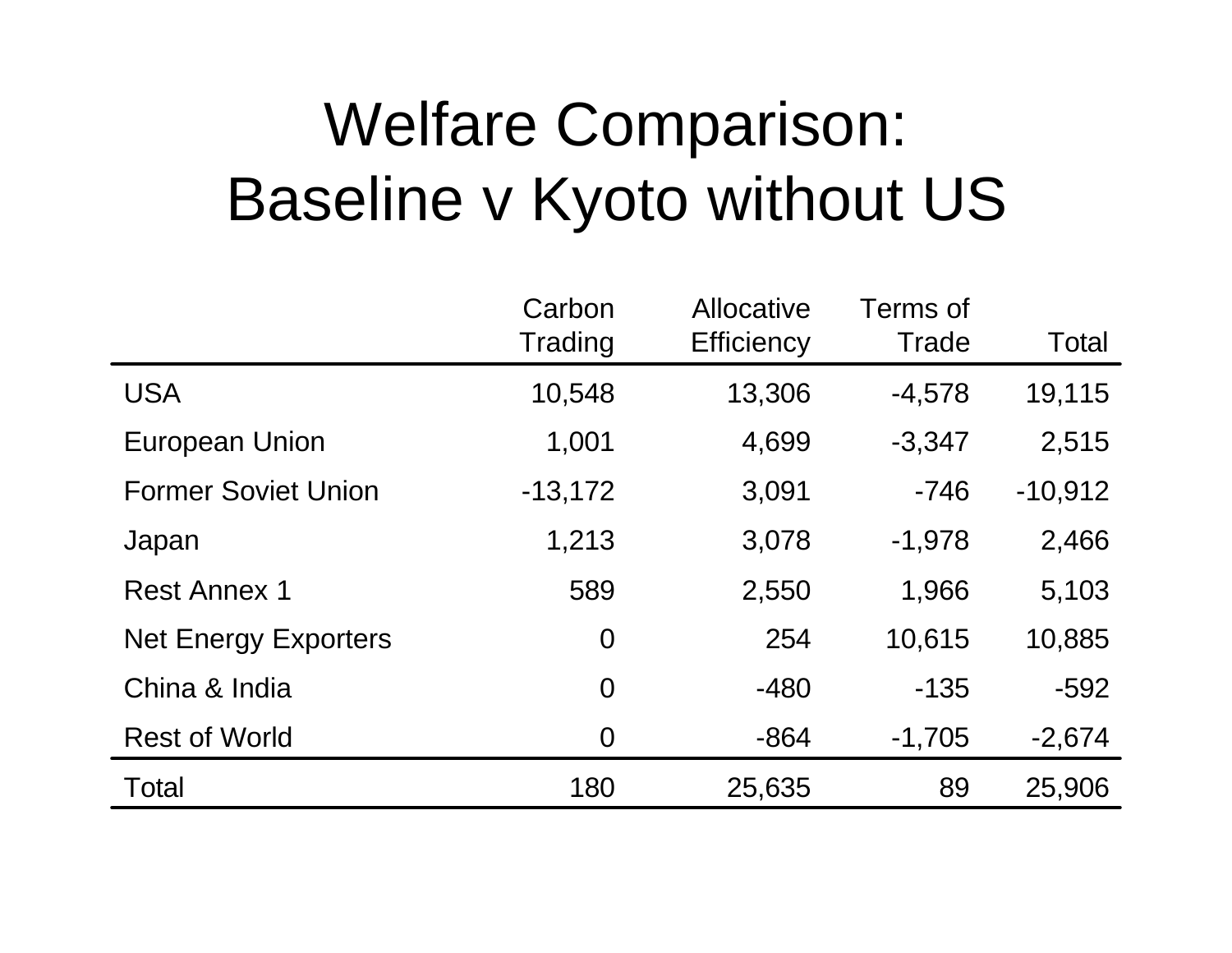# Permit Trading

- "Hot Air": Former Soviet Union is seller of permits.
- US opts out of Kyoto: no longer trades permits. World demand for permits falls: Price  $\downarrow$
- Remaining of Annex 1 regions buy more. Emission reductions achieved by trading  $\hat{a}$
- CO2 tax level required to achieve Kyoto target reduced.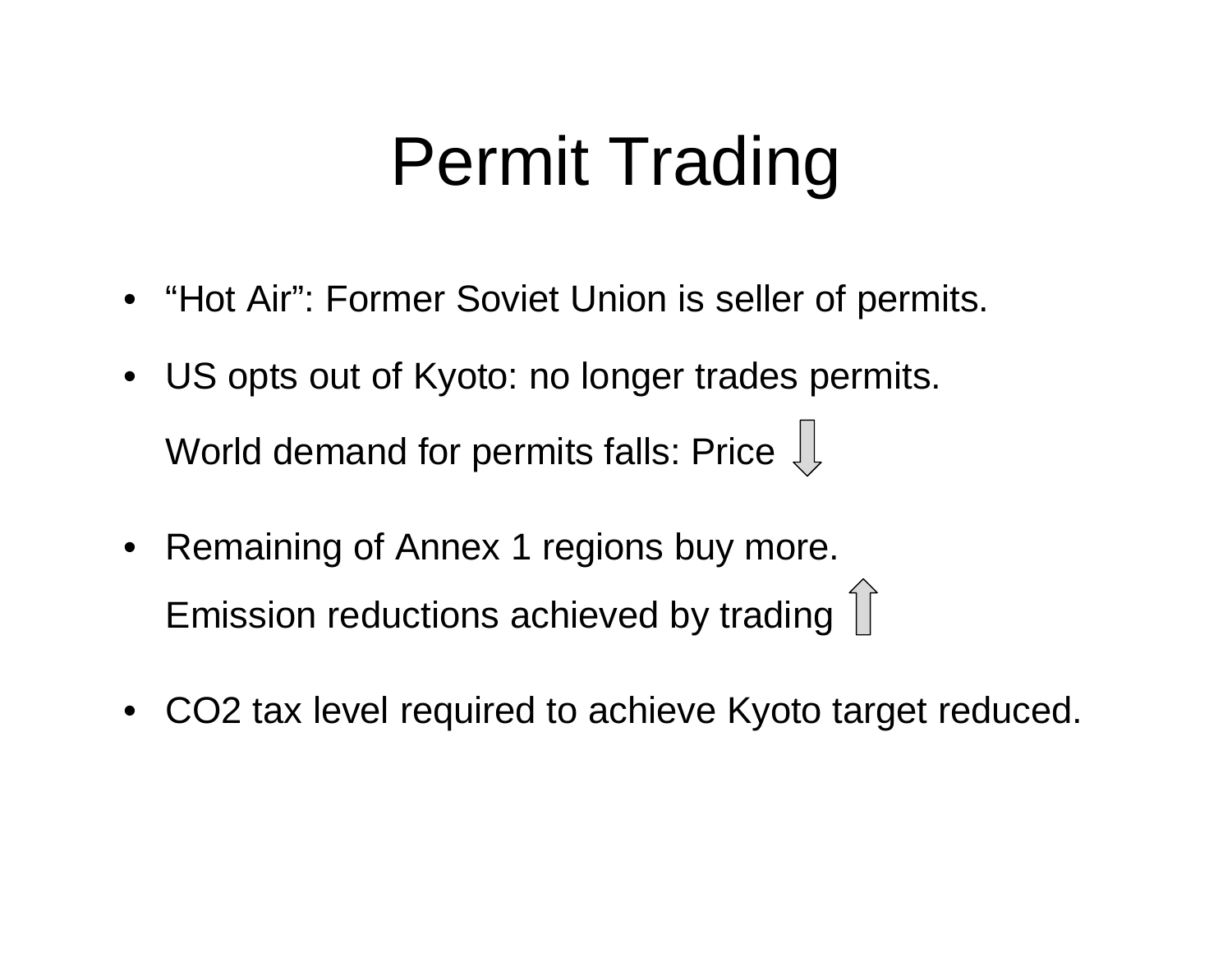